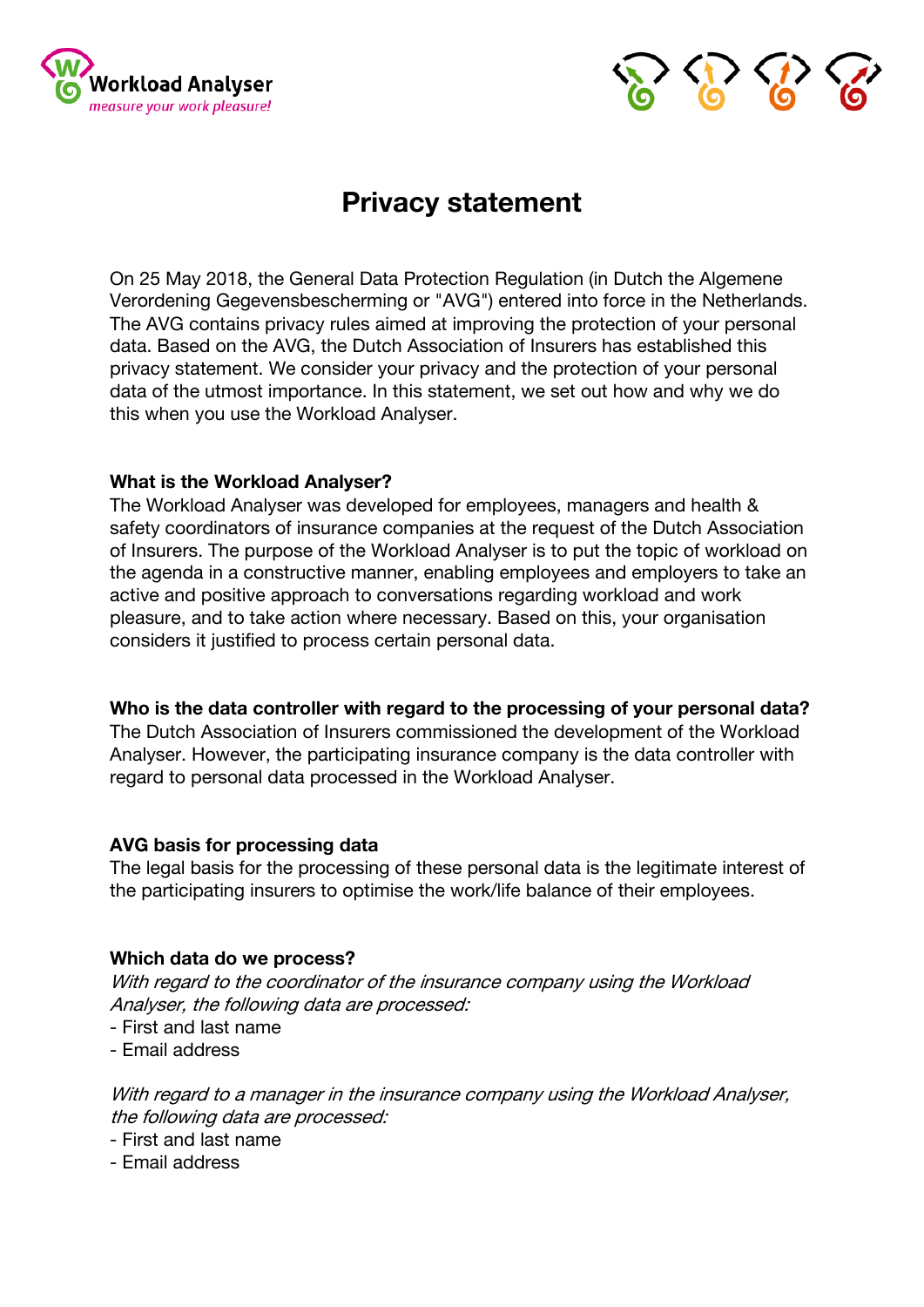



With regard to an individual employee who is invited by their manager to take part in the Workload Analyser, the following data are processed:

- First name
- Email address

It goes without saying that all personal data are treated with due care. The data processed in the Workload Analyser are collected at aggregated level and processed anonymously. The employee's personal data are **not** linked to the results. In other words, there is no link between the employee and his/her answers: anonymity is guaranteed. The data are submitted to an IT services supplier who processes the data into a report. A data processing agreement is signed with this supplier, containing terms and conditions regarding the protection of the data.

#### **What do we use the data for?**

The data are used to measure the workload within the organisation and to put the topic of workload on the agenda in a constructive manner.

How do we treat your personal data?

We treat your personal data with due care. All individuals employed by us or working for us are under a duty of confidentiality.

#### **Retention of the data**

Personal data are not kept longer than strictly necessary in order to achieve the purposes for which they have been collected.

| <b>Description</b>                                               | <b>Retention period</b> |
|------------------------------------------------------------------|-------------------------|
| First and last name of the coordinator                           | 1 year <sup>*</sup>     |
| Email address of the coordinator                                 | 1 year $*$              |
| First name of the manager (after the invitation from the         | 4 weeks                 |
| coordinator)                                                     |                         |
| First name of the manager (after registration by the manager)    | 6 months*               |
| Email address of the manager (after the invitation from the      | 4 weeks                 |
| coordinator)                                                     |                         |
| Email address of the manager (after registration by the manager) | 6 months*               |
| First name of the employee                                       | 4 weeks                 |
| Email address of the employee                                    | 4 weeks                 |

\* The coordinator and the supervisor receive 4 weeks before the end of the term an e-mail, containing the option to extend it for the same period.